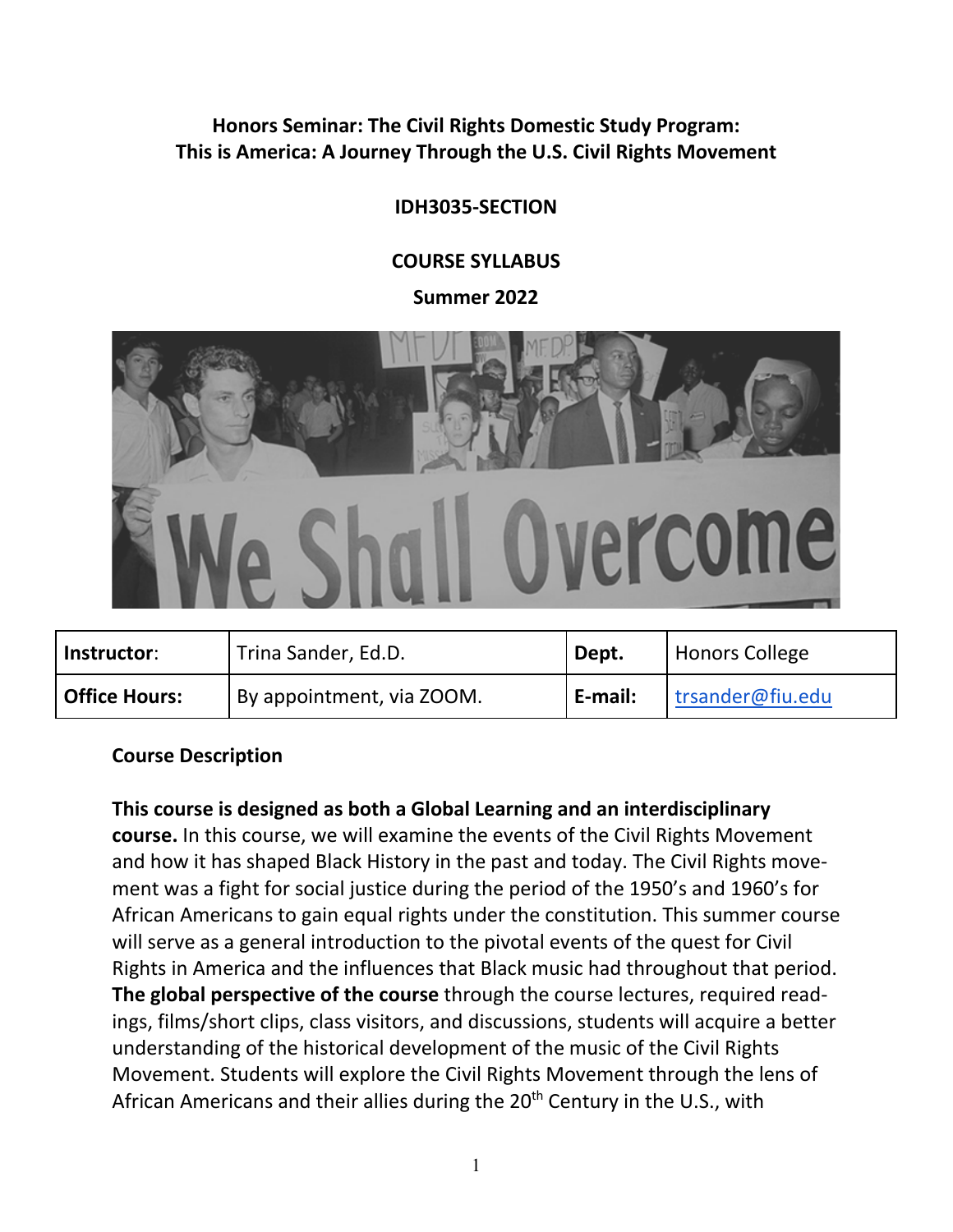attention to racial inequality and how the Civil Rights Movement interacted with and changed the major political and social systems of this country.

# **Course Objectives (CO**)

Upon successful completion of this course, students will be able to:

- CO1 Identify, describe and explain the significance of pivotal events, and outcomes of the Civil Rights Movement from the 1950's up until today.
- CO2 Describe a typical cycle of social movement activity, from emergence to mobilization through its peak and its decline, with illustrations from the Civil Rights Movement.
- CO3 Explain the importance of organizations, resources, and ideology to social movements, with illustrations from the Civil Rights Movement.
- CO 4 Describe the background of some persistent alternatives facing African American communities and their impact on the CRM, including integration of nonviolence vs. the consequences of meeting violence with force in self- defense scenarios.
- CLO 5 Reflect on historical site visits while engaging in the global community and participating in social networking and social change with a purpose, using creativity as an expression for change.

# **Global Learning Outcomes (GL)**

- **GL1:** Demonstrate knowledge of the interrelated global dynamics (socialcultural, political, economic, etc.) that shape aesthetics, values, and authority in diverse cultural contexts.
- **GL2:** Analyze the multiple global forces that shape their understanding of aesthetics, values, and authority — economic, political, sociological, technological, cultural, etc.
- **GL3:** Develop solutions to local, global, international, and/or intercultural problems and be able to articulate the causes and contributions to these problems through the paradigm of aesthetics, values and authority.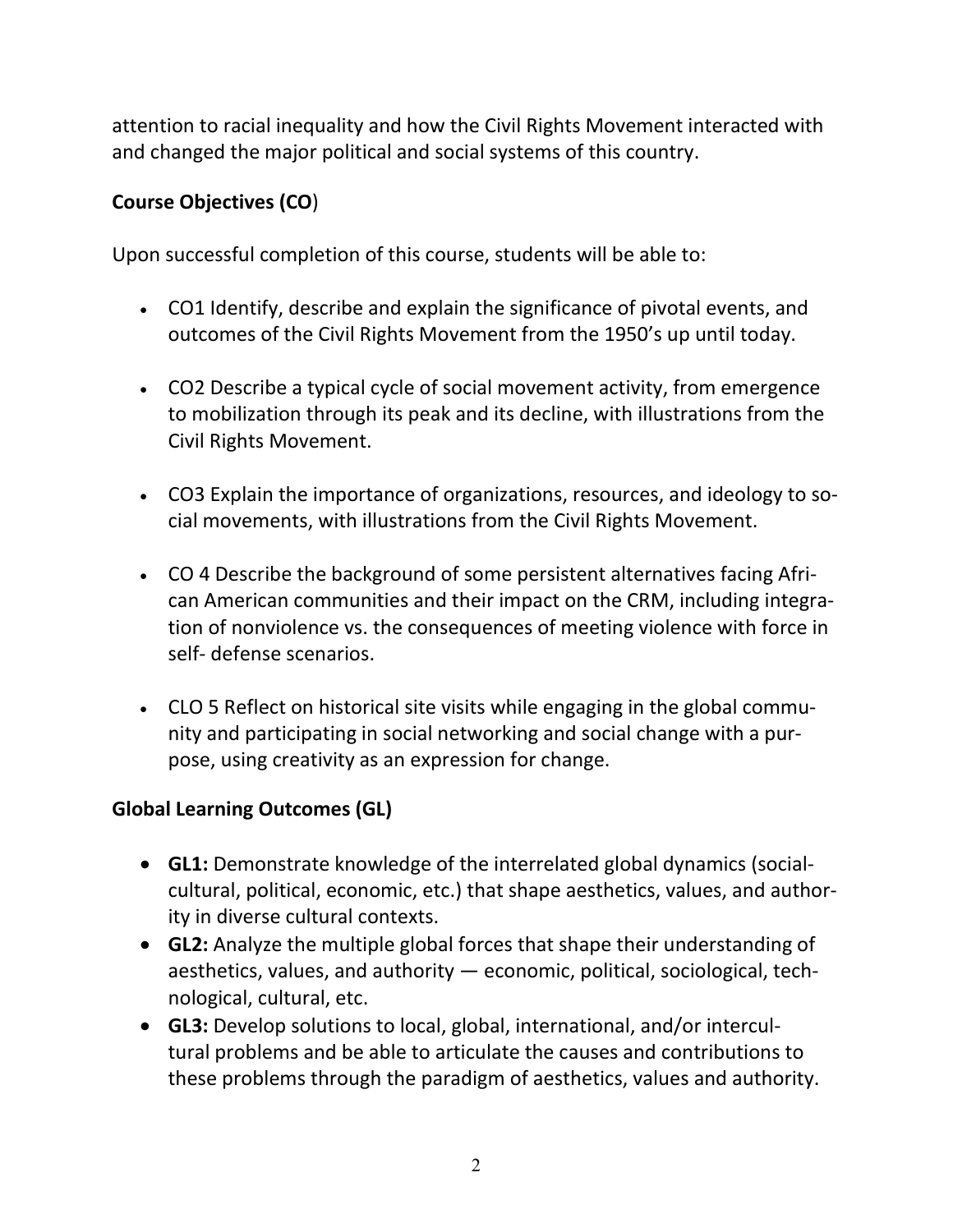## **Course Calendar**

Some dates/times may be changed, if necessary, with advanced notice. The instructor reserves the right to make content and schedule changes as deemed necessary and appropriate at any time during the academic semester.

#### **WEEK 1**: Introduction

**WEEK 2:** Theoretical Grounding and Context. Students will explore the concept of "race" as a historically and socially constructed category and the concept of "white privilege" to provide the grounding necessary for contextualizing course content. They will examine the history of Reconstruction and the imposition of segregation and disfranchisement in the South through legal means in the late nineteenth/early twentieth century and the various philosophical and strategic responses from African American activists and ordinary people as an introduction to the various strands of black activism, including self-help/social work; labor activism; legal challenges; and black nationalism.

**WEEK 3**: Direct Action, Massive Resistance, and the South. Students will explore the so-called "classical phase" of the Civil Rights Movement, from Brown v. Board of Education through passage of the Voting Rights Act, as activists throughout the South garnered white allies through dramatic acts of nonviolent direct action to dismantle de jure segregation and disfranchisement. Discussion will include the philosophy of nonviolent direct action alongside self-defense efforts; conflict within Southern black communities; the role of Northern activists; and the movement's tense and complicated relationship with federal authorities.

**WEEK 4**: Civil Rights, Black Power, and Labor. Students will examine activists' efforts to achieve equal opportunity in the labor market. Discussion will include the passage and contested implementation of Title VII of the Civil Rights Act of 1964; activists' various legislative, judicial, and protest strategies to achieve access to good jobs; the development of "affirmative action" for federal contractors; the role of Title VII in mobilizing African American and women of various races to challenge their economic exclusion; and opposition to/conflict over affirmative action.

**WEEK 5**: A Post-Racial Society? What were the legacies of the "Civil Rights Movement," and what issues are antiracist activists tackling in the 21st century?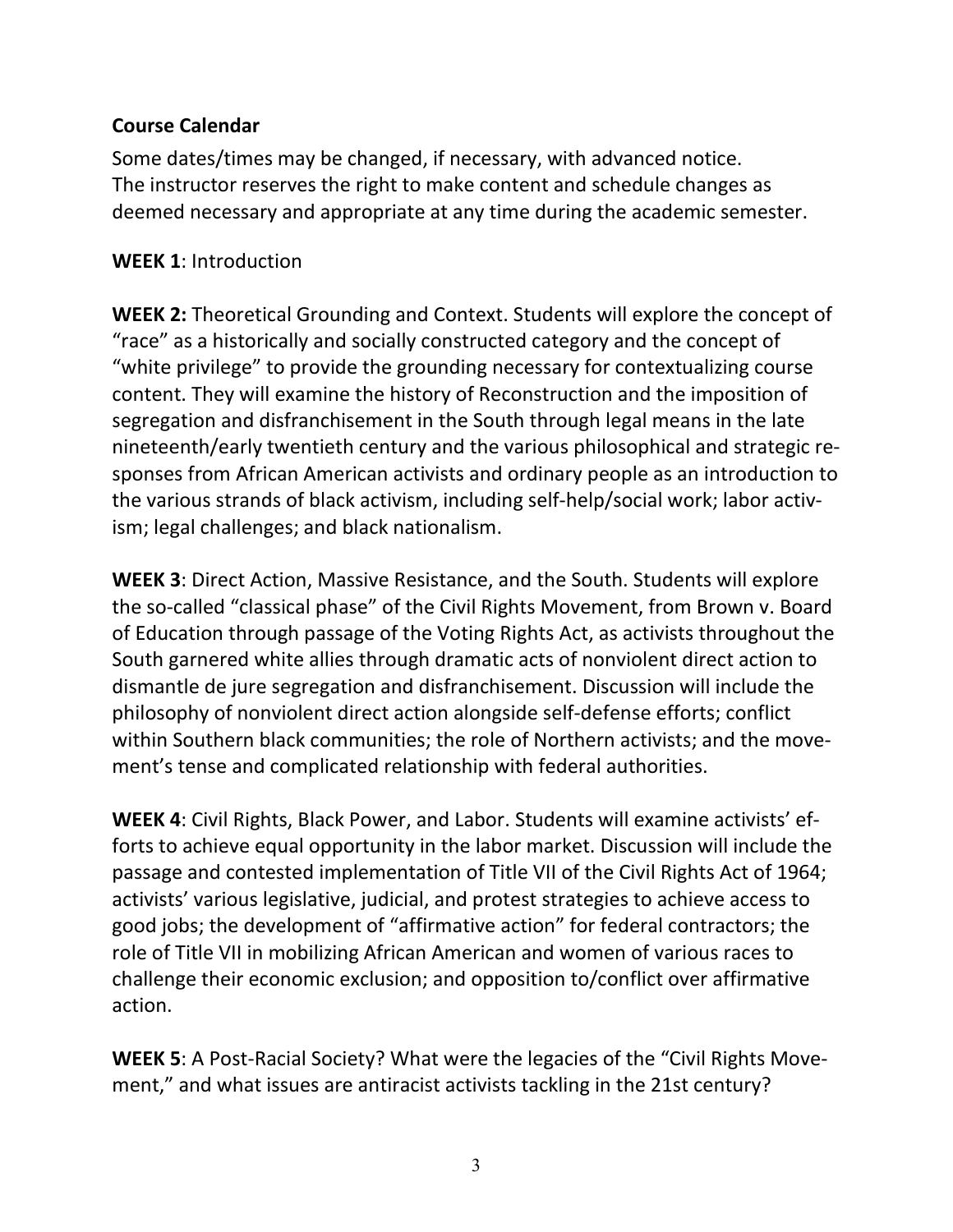Students will examine both progress and continued racial disparities since the height of the movement in the 1970s. Discussion will include political battles over enforcement of civil rights laws/policies; the expansion of "civil rights" efforts to women and sexual minorities; and the ways in which racial politics have shaped debates over welfare reform, criminal justice, and immigration.

**Week 6**: The Music of the Civil Rights Movement and the map of the Civil Rights Domestic Travel journey. Students will prepare for the upcoming historic embarkment of the path of the Civil Rights movement and the Music of the Civil Rights Movement. We will explore the footsteps of leaders while traveling to Atlanta uncovering the history of Black music and them traveling to different locations in Alabama exploring the rich history of prejudicialness and acts of violence against African American during the fight for equality.

**Week 7**: Explore South Florida Historical Sites

**Week 8**: Traveling

**Week 9**: Traveling

**Week 10**: Student Projects. Students will work on their final projects for the course

**Week 11**: Student Projects. Students will present the results of their final projects

**Most primary sources** will be short (speeches, manifestoes, letters, judicial opinions, journalistic accounts, oral histories) and will be drawn from various readers and the web; many primary sources from the Civil Rights Movement have been digitized and area available on-line. In addition, students will read (in whole or in part):

- Stokely Carmichael and Charles V. Hamilton, Black Power: The Politics of Liberation in America (New York: Random House, 1967).
- Martin Luther King, Jr., Where Do We Go From Here: Chaos or Community? (New York: Harper & Row, 1967).
- Anne Moody, Coming of Age In Mississippi (New York: Dial Press, 1968).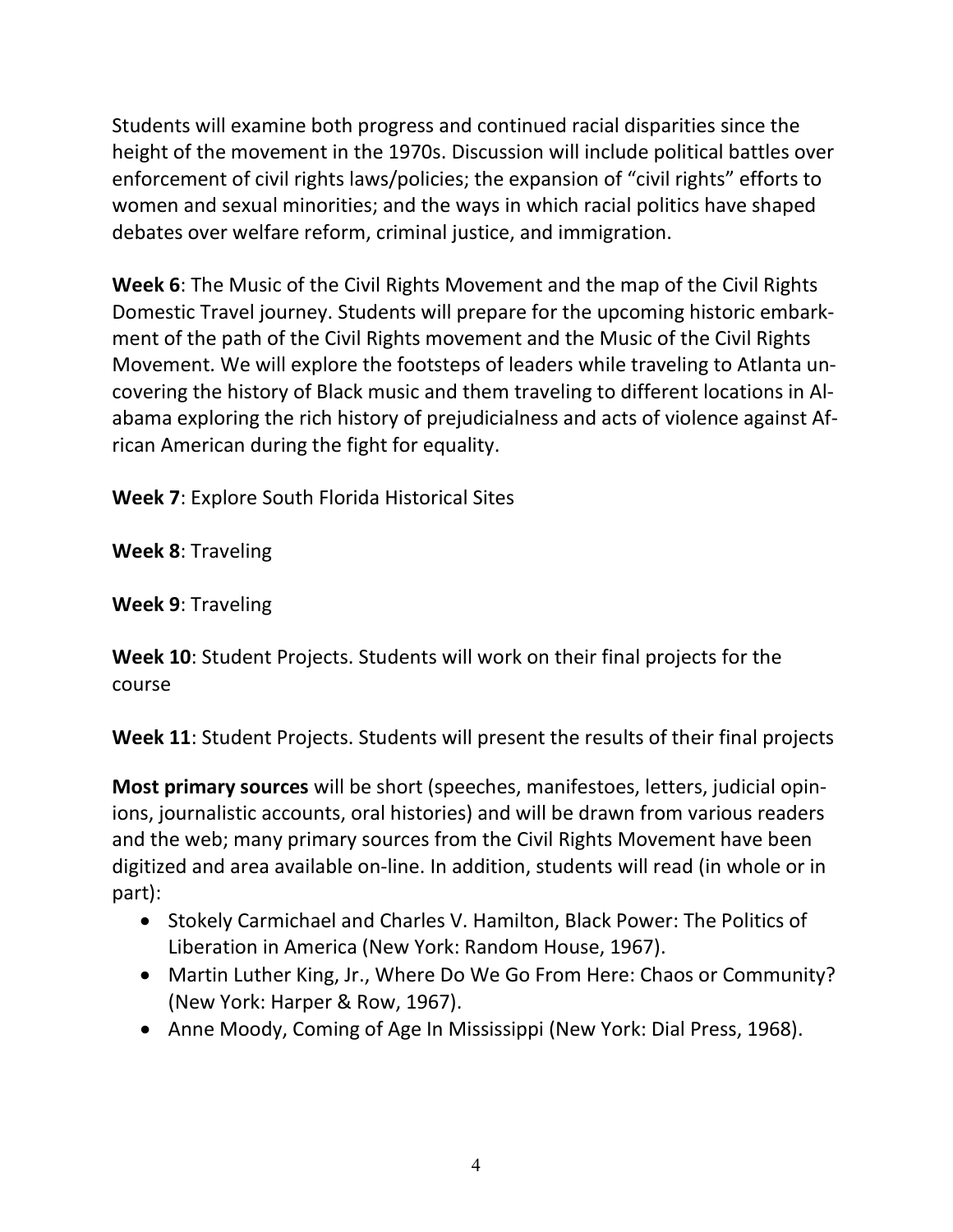**Secondary sources**: Students will read several historical monographs as well as articles from edited collections and peer-reviewed journals. Books will include:

- Michelle Alexander, The New Jim Crow: Mass Incarceration in the Age of Colorblindness (New York: New Press, 2012).
- Laurie B. Green, Battling the Plantation Mentality: Memphis and the Black Freedom Struggle (Chapel Hill: The University of North Carolina Press, 2007).
- Thomas F. Jackson, From Civil Rights to Human Rights: Martin Luther King, Jr. and the Struggle for Economic Justice (University of Pennsylvania Press, 2007).
- Robin D. G. Kelley, Race Rebels: Culture, Politics, and the Black Working Class (New York: The Free Press, 1994). o Robert Self, American Babylon: Race and the Struggle for Postwar Oakland (Princeton University Press, 2003).
- Komozi Woodard, A Nation within a Nation: Amiri Baraka (LeRoi Jones) and Black Power Politics (Chapel Hill, 1999).

**Films**: There are many documentaries that detail aspects of the Civil Rights Movement. The course will include excerpts from various documentaries to illustrate specific points and to give students a visual and aural feel for the history. Film clips will be drawn from documentaries including:

- 4 Little Girls produced and directed by Spike Lee, 1997.
- The Black Power Mixtape, directed by Göran Hugo Olsson, produced by Annika Rogell, 2011.
- Freedom on My Mind produced and directed by Connie Field and Marilyn Mulford, Clarity Productions, California Newsreel, 1994.
- Freedom Riders produced and directed by Stanley Nelson, American Experience, 2010.
- Negroes with Guns: Rob Williams and Black Power, California Newsreel, directed by Sandra Dickson and Churchill Roberts, produced by the Documentary Institute, California Newsreel, 2005.
- The Untold Story of Emmett Till produced and directed by Keith Beauchamp, 2005.

# **COVID-19**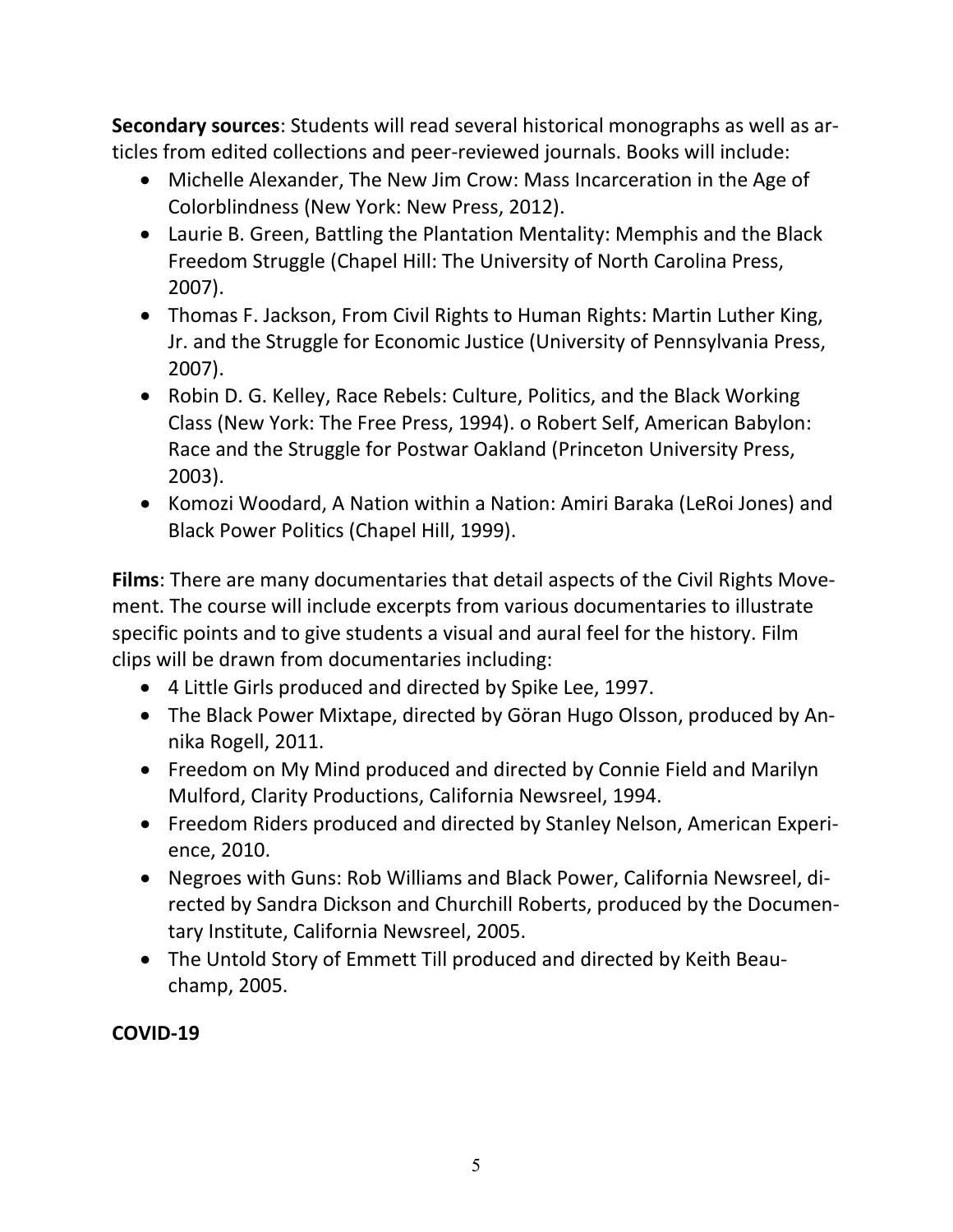As communicated to you from the time you registered in the program, all programs are contingent upon the COVID situation and FIU's decision. FIU continues to carefully monitor the public health situation for travel.

Please keep in mind that there is a possibility that the program will not be allowed to travel in the summer even once you've started taking the class. In that case, you will finish the course without the travel portion.

## **Communication to/from Students**

- The pandemic has brought with it a great deal of uncertainty. Since we can't predict how the situation will change, it is important that we remain flexible and adaptable as circumstances evolve. I will keep everyone informed if/when changes to the course are needed.
	- o Please keep in mind that some assignments may no longer be possible, some expectations may no longer be reasonable, and some objectives may no longer be valuable.
- I value frequent, open, honest communication with students. We will employ email, Canvas messaging, and as permitted, texts and group-chats to communicate with each other. All communication will remain appropriate, attuned to the needs of this course and your learning, and respect your privacy. If and when you choose to initiate contact with me, I will do my best to respond within 24 hours; please be patient with me, however, as I will be with you!
- I will also be posting announcements in our Canvas course when necessary (or every week. I will be happy to see you during my "Office Hours" or by appointment. Since we are operating in a virtual environment, meetings with you outside of class will occur via various electronic modes, such as phone calls or Zoom meetings.
- Since the preferred method of communication in the course is FIU email (or Canvas email), please let me know if you have any trouble accessing your FIU email account. I will do my best to respond to questions within 24-48 hours.
- If you have any questions about anything related to our course materials or requirements, please reach out to me as early as possible so that I can address your concerns and assist you through whatever situation you have.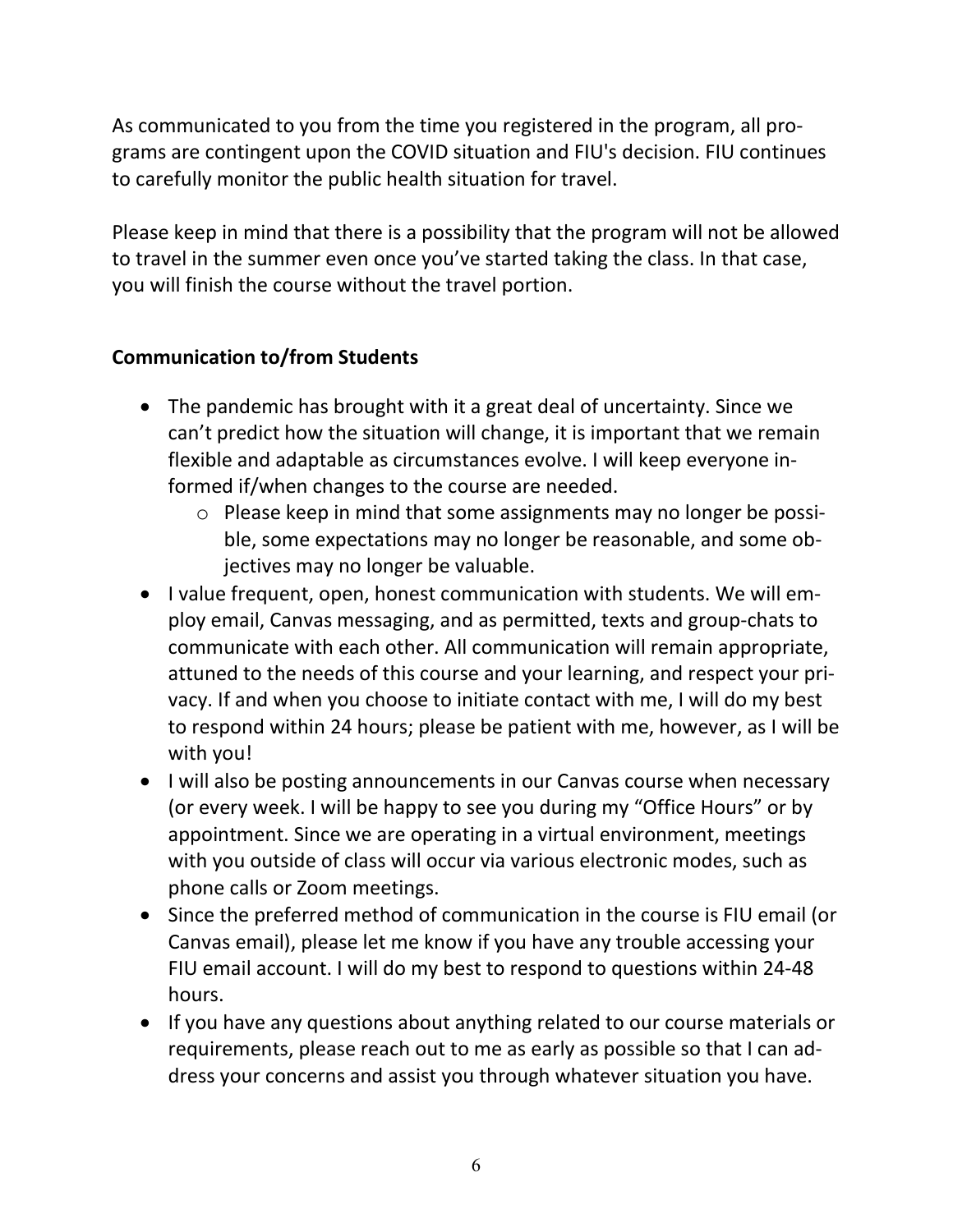$\circ$  If you have any lingering questions after one of our virtual class meetings, I encourage you to reach out to me, the teaching assistant(s), or the learning assistant(s).

## **Mental Health and Wellbeing**

- The global pandemic has changed our daily lives in unprecedented ways. It's understandable for us to experience fear and concern when facing immense change and adversity. To look for ways to cultivate calm and a clear perspective amidst the chaos, check out the [Guide to Well-Being During](https://greatergood.berkeley.edu/article/item/greater_good_guide_to_well_being_during_coronavirus)  [Coronavirus](https://greatergood.berkeley.edu/article/item/greater_good_guide_to_well_being_during_coronavirus) from the University of California Berkeley's Greater Good Science Center.
	- o Check out applications that include meditation, sleep, and movement exercises, such as [Headspace.](https://www.headspace.com/covid-19)
	- o If you are interested in seeking support from a mental health professional, please call FIU's [Counseling & Psychological Services](https://studentaffairs.fiu.edu/health-and-fitness/counseling-and-psychological-services/) at 305- 348-2277 (MMC) or 305-919-5305 (BBC).
- Don't forget to take breaks while working on assignments and studying. Taking a break while going over the course material is important because it gives your brain time to rest and recover, which leads to boosts in everything from your productivity to your wellbeing.
- Nobody signed up for this! Know that we are all in this together, so let's prioritize supporting each other as humans, finding simple solutions that make sense, and sharing resources and communicating clearly

# **Course Calendar**

Some dates/times may be changed, if necessary, with advanced notice. The instructor reserves the right to make content and schedule changes as deemed necessary and appropriate at any time during the academic semester.

# UNIVERSITY AND HONORS COLLEGE POLICIES

You are expected to adhere to the Academic Integrity Policy of The Honors College and Florida International University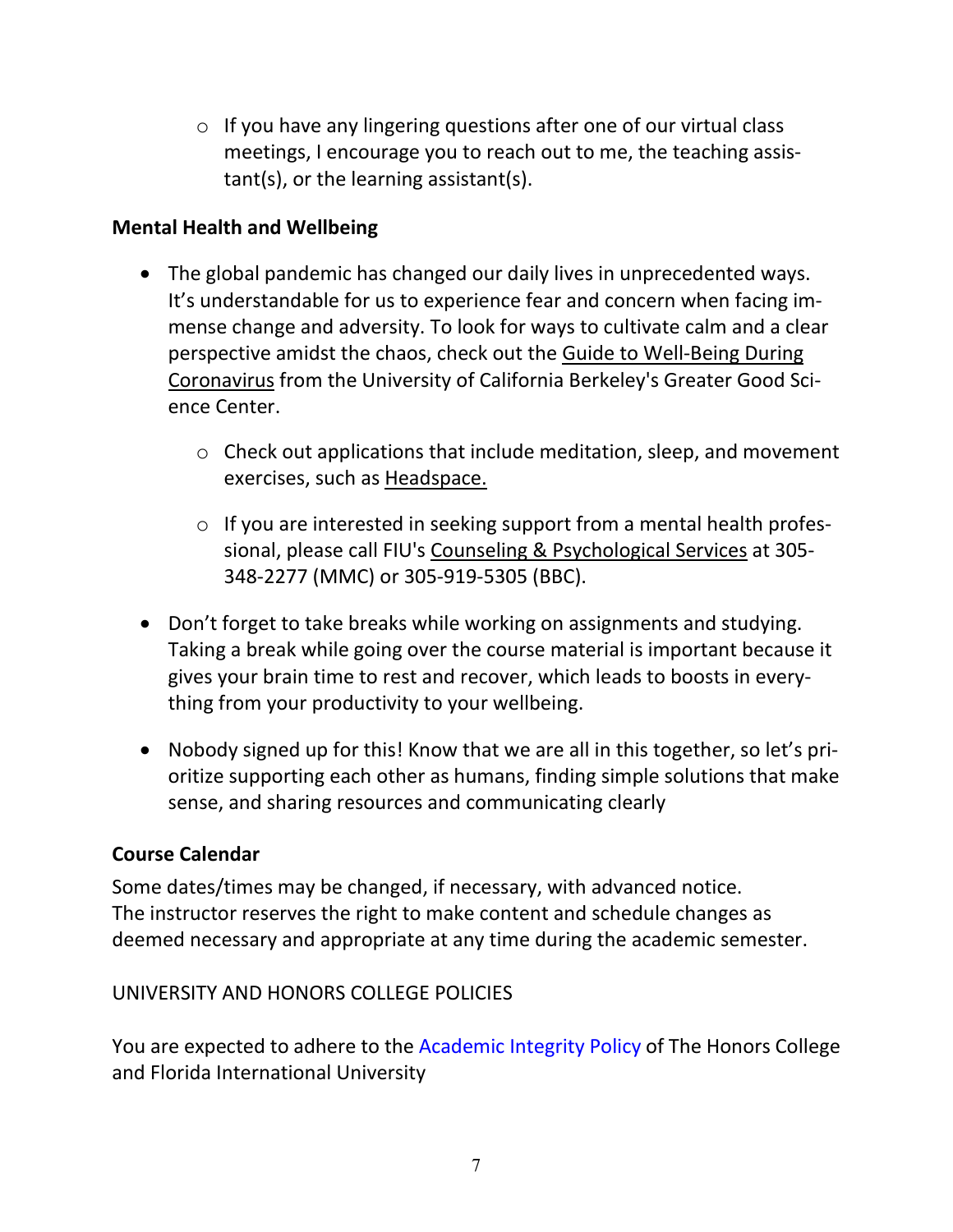## **Grading Scale**

This scale displays the minimum number of points that you need to earn for each letter grade.

A A- B+ B B- C+ C C- D+ D D- F 93 89 85 80 75 70 65 60 55 50 45 <45

#### **Academic Honesty and Plagiarism**

#### **FIU Academic Misconduct Statement**

*Florida International University is a community dedicated to generating and imparting knowledge through excellence in teaching and research, the rigorous and respectful exchange of ideas, and community service. All students should respect the right of others to have an equitable opportunity to learn and honestly to demonstrate the quality of their learning. Therefore, all students are expected to adhere to a standard of academic conduct that demonstrates respect for themselves, their fellow students, and the educational mission of the University. All students are deemed by the University to understand that if they are found responsible for academic misconduct, they will be subject to the Academic Misconduct procedures and sanctions, as outlined in the Honors College Student Handbook.*

*Academic misconduct includes:* 

- *Cheating – The unauthorized use of books, notes, aids, electronic sources, or assistance from another person with respect to examinations, course assignments, field service reports, class recitations or other work; or the unauthorized possession of examination papers or course materials, whether originally authorized or not. Cheating violates both University and College codes.*
- *Plagiarism – The use and appropriation of another's work without any indication of the source, and the representation of such work as the student's own. Any student who fails to give credit for ideas, expressions or materials taken from another source, including Internet sources, commits plagiarism. Plagiarism violates both University and College codes.*
- *Unacceptable behavior – Students who show repeated or egregious disrespect for classmates or instructors, are disruptive, or consistently violate course rules are subject to the sanctions of the Honors College.*